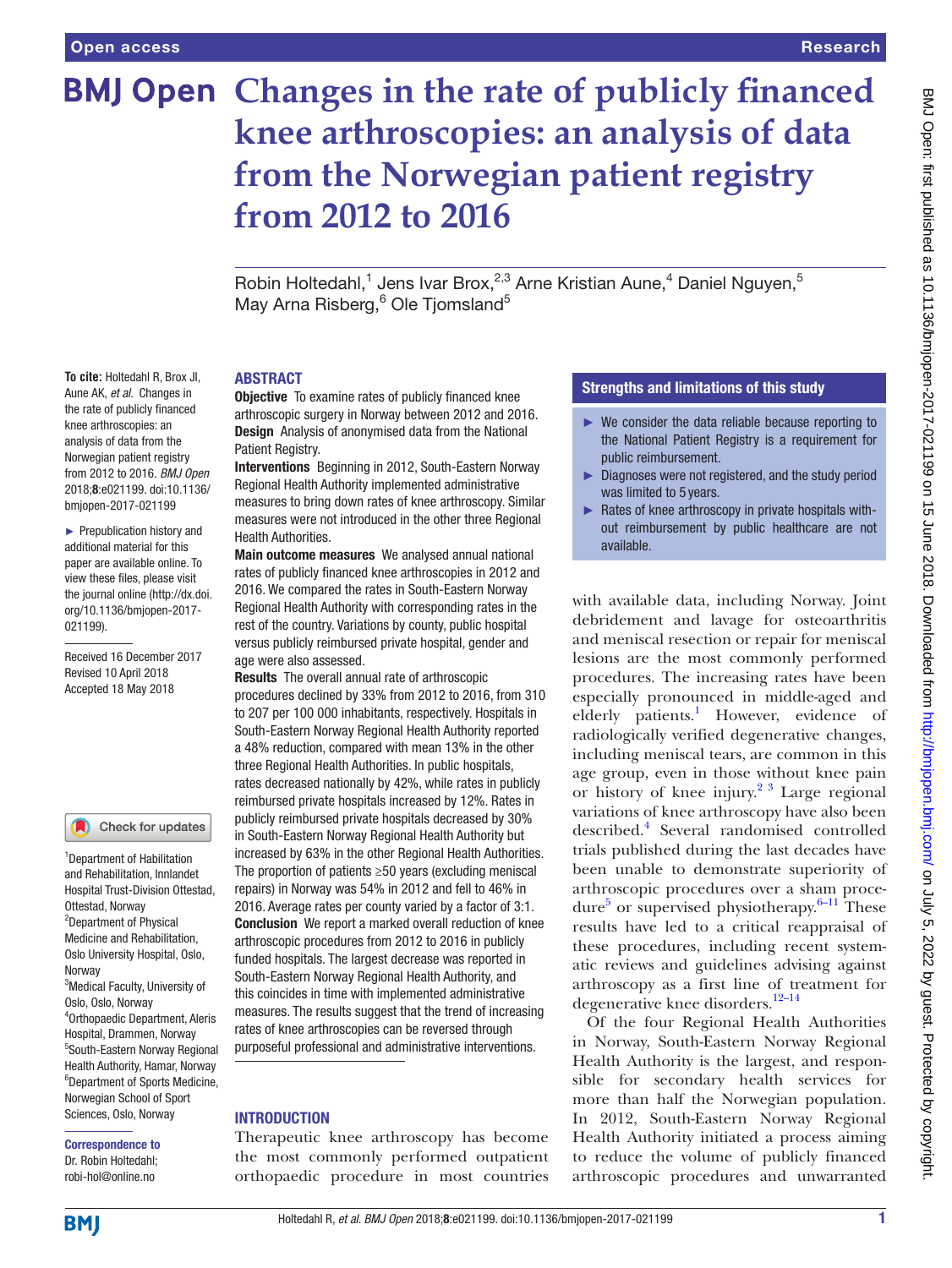## Open access

regional variations. In joint meetings with the chief medical officers in the region and the Division of Orthopaedic Surgery, Oslo University Hospital, results of recent studies of arthroscopic procedures for degenerative meniscal tears and osteoarthritis were discussed, and also distributed to the chief medical officers at private hospitals with reimbursement contracts in the region. In 2015, South-Eastern Norway Regional Health Authority adjusted the terms for the contracts with the public and private providers, requiring that the proportion of treated patients above the age of 50 years did not exceed 20%, and that physical therapy should be tried for at least 3months prior to surgery. Similar measures were not introduced in the other Regional Health Authorities.

The aims of this study are to estimate overall time trends in knee arthroscopy rates in Norway from 2012 to 2016, and to elucidate possible associations between observed changes and administrative or professional incentives.

#### **METHODS**

#### Subjects and procedures

We extracted anonymised data from Norwegian Patient Registry on arthroscopic knee procedures in public hospitals and private hospitals with reimbursement contracts between 2012 and 2016. Private hospitals operating on contract with the regional trust are hereafter denoted 'private hospitals'. Procedures not reimbursed by the public health system were not included. The procedures were debridement for osteoarthritis (code NGF31), meniscal repair (NGD21) and meniscal resection (NGD11) as defined by Nomesco Classification of Surgical Procedures. Only the primary procedure was registered. The rates of knee arthroscopies were based on the number of individual procedures, not patients. We did not obtain diagnoses of the patients, and the proportion of traumatic versus atraumatic cases is not known. Patients younger than 10 years were excluded. We analysed age-adjusted rates per county based on population statistics from Statistics Norway [\(https://www.ssb.no/](https://www.ssb.no/en/) [en/](https://www.ssb.no/en/)), the number of procedures done in public hospitals versus private hospitals, time trends in total rates, regional variations and rates per age group and sex. Correlations between arthroscopy rates in public and private hospitals per county were analysed.

#### Ethics and statistics

This study included only anonymous data extracted from the Norwegian Patient Registry. Approval of access to the registry was obtained from the National Data Inspectorate. Differences in arthroscopy rates across gender and hospital provider type were analysed using  $\chi^2$  test. D'Agostino-Pearson test was used to test for normal distribution. Unpaired non-parametric data were analysed using the Mann-Whitney U test. Associations between rates in public versus private hospitals per county were assessed using Pearson correlation coefficient. Analyses were performed using Medcalc V.17.9.7 (<www.medcalc.org>).



<span id="page-1-0"></span>Figure 1 Number of knee arthroscopies per county in South-Eastern Norway Regional Health Authority in 2012 and 2016 versus other Regional Health Authorities. Each dot represents a county. Horizontal bars represent medians.

#### Patient and public involvement

Patients or public were not involved in this study.

## **RESULTS**

From 2012 to 2016, 66 901 arthroscopic procedures were performed in public and private hospitals for meniscal lesions and osteoarthritis. A total of 13 652 procedures were performed in 2012, increasing to 16 157 in 2013 and decreasing to 9 543 in 2016. The rate of procedures per 100 000 was 310 in 2012 and 207 in 2016, a reduction of 33%. In the 10 counties in South-Eastern Norway Regional Health Authority, the overall rate in this period decreased from 325 to 171 per 100 000 (48%). In the remaining nine counties, the overall rate decreased from 290 to 253 per 100 000 (13%). The corresponding median rate reductions per county were 46% (CI from 41.2% to 49.6%) and 5% (CI −20.6% to 30.4%), respectively. [Figure](#page-1-0) 1 shows the number of procedures per county in South-Eastern Norway Regional Health Authority compared with the other Regional Health Authorities in 2012 and 2016. Online [supplementary figure 1](https://dx.doi.org/10.1136/bmjopen-2017-021199) shows the number of procedures per Regional Health Authority in 2012 and 2016.

22 664 (34%) of all knee arthroscopies in the study period were performed in private hospitals, in which there nationally were 2943 procedures in 2012 and 3293 in 2016, an increase of 12%. In public hospitals, the corresponding numbers were 10 709 and 6250, a 42% reduction (p<0.0001 for difference public vs private hospitals). In private hospitals in South-Eastern Norway Regional Health Authority, there was a 30% reduction in mean rate per 100 000 in the study period, from 62 to 43, while there was an increase of 63% in private hospitals in the remaining Regional Health Authorities, from 67 to 109 (p=0.0008 for difference between the Regional Health Authorities). In public hospitals in South-Eastern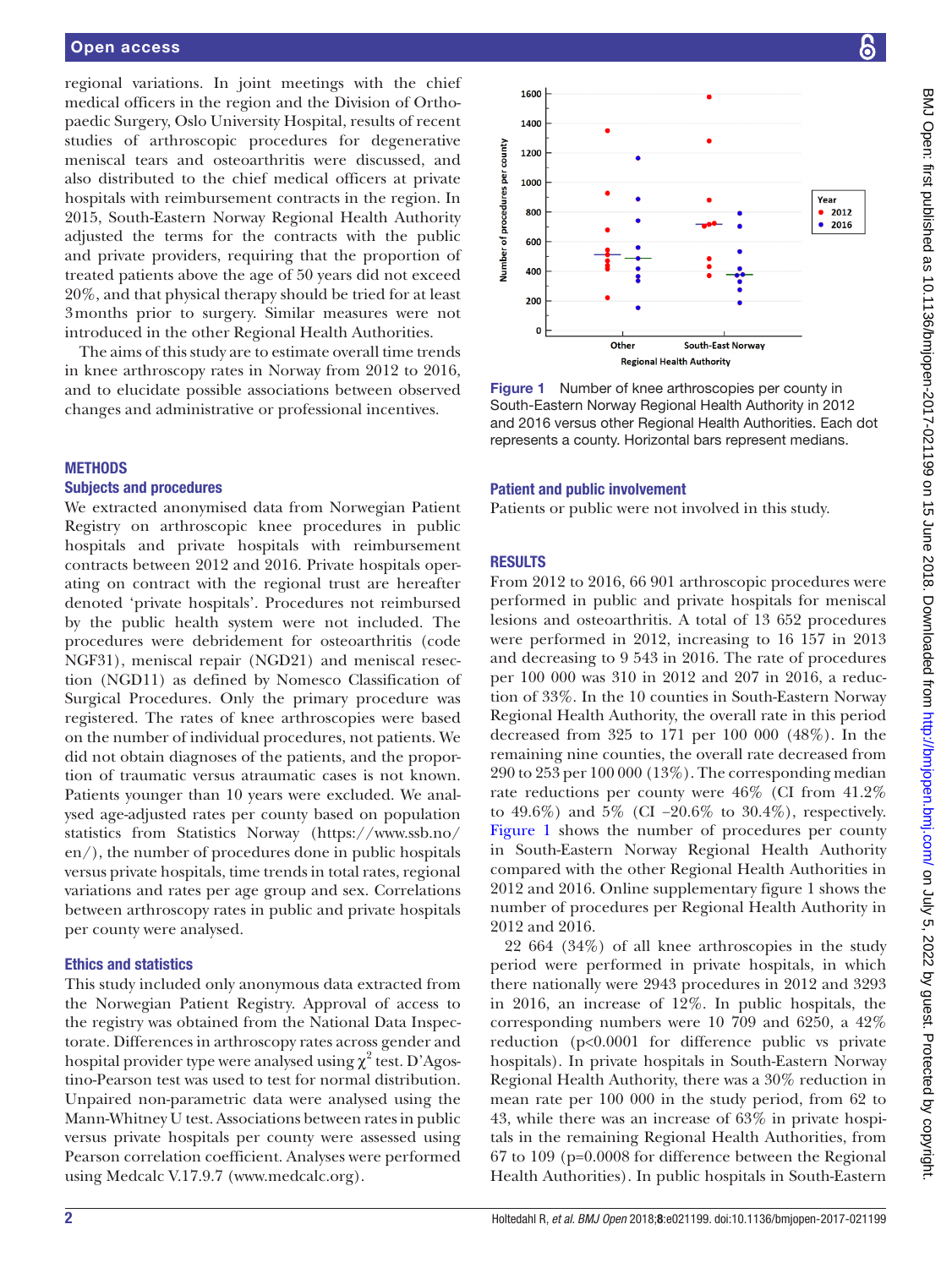<span id="page-2-0"></span>Table 1 Number, rate and rate change of all knee arthroscopies in 2012 and 2016 per Regional Health Authority (RHA), public and private hospitals

|                                    | <b>Number of procedures</b> |      | Rate per 100 000 |      | Rate change   |
|------------------------------------|-----------------------------|------|------------------|------|---------------|
|                                    | 2012                        | 2016 | 2012             | 2016 | 2012-2016 (%) |
| All regions/hospitals              | 13 652                      | 9543 | 310              | 207  | $-33$         |
| South-East RHA                     | 8024                        | 4421 | 326              | 171  | $-48$         |
| Other RHAs*                        | 5628                        | 5122 | 290              | 253  | $-13$         |
| All public hospitals               | 10 709                      | 6250 | 243              | 136  | $-42$         |
| All private hospitals              | 2943                        | 3293 | 67               | 71   | 12            |
| Public hospitals South-East RHA    | 6430                        | 3306 | 248              | 128  | $-49$         |
| <b>Public hospitals other RHAs</b> | 4279                        | 2944 | 212              | 146  | $-31$         |
| Private hospitals South-East RHA   | 1594                        | 1115 | 62               | 43   | $-30$         |
| Private hospitals other RHAs       | 1349                        | 2178 | 67               | 109  | 63            |

\*West, Mid-Norway and North Regional Health Authorities.

Norway Regional Health Authority, there was a decrease of 49%, from mean rate 248 to 128 per 100 000, while there was a decrease of 31% in the remaining Regional Health Authorities, from 212 to 146 (p=0.07 for difference) [\(table](#page-2-0) 1).

Meniscal procedures comprised about 85% of all knee arthroscopies throughout the study period. The overall rate of meniscal resections fell from 256 to 156 per 100 000, a 36% reduction. In public hospitals, there was a 48% reduction, whereas there was a 7% increase in private hospitals (p<0.0001 for difference public vs private). The overall rate of meniscal repairs increased from 11 to 23 per 100 000, 87% of which were performed in public hospitals. Cartilage debridement rates decreased overall from 44 to 29 per 100 000, with a 45% reduction in public hospitals but a 16% increase in private hospitals (p<0.0001 for difference) [\(table](#page-3-0) 2).

The proportion of patients 50 years or older having meniscal resection and debridement in the study period fell from 54% to 44% in public hospitals in South-Eastern Norway Regional Health Authority, from 53% to 48% in public hospitals in the other Regional Health Authorities and from 58% to 48% in private hospitals in all regions (p=0.9 for differences) ([figure](#page-3-1) 2, [table](#page-3-0) 2). For meniscal repairs, the proportion of patients 40 years or older increased nationally from 13% to 19% in the study period ([table](#page-3-0) 2). Rates of meniscal resections nationally were reduced by 24% in patients younger than 50 years and by 46% in patients 50 years or older in the study period (p<0.0001 for difference between age groups) ([figure](#page-3-2) 3). The corresponding reductions for debridement were 26% and 36% (p=0.04) ([table](#page-3-0) 2).

The percentage of males having knee arthroscopy in the study period was on average 60%. The male preponderance was more pronounced in the younger age groups (65% males <50 years vs 54% males  $\geq$ 50 years). For males, arthroscopy rates decreased by 44% and for females by 39% in the study period (p=0.0009 for sex difference). In 2016, males comprised 62% of meniscal resections and

repairs whereas debridements were performed at approximately similar rates for males and females [\(table](#page-3-0) 2).

The age-adjusted average rates of arthroscopies per county of residence in 2016 ranged from 119 to 391 per 100 000. There were also large variations in the contribution of private hospitals to overall arthroscopic rates per county, ranging from 7% to 69% [\(figure](#page-4-0) 4). There was a moderate positive correlation (r=0.47) between the rate of arthroscopies performed in public and private hospitals per county.

## **DISCUSSION**

Using data from the Norwegian National Registry, this study found that knee arthroscopy rates nationally decreased by 33% from 2012 to 2016. The reductions varied by region, with hospitals in South-Eastern Norway Regional Health Authority reporting a 48% reduction compared with 13% in the other regions. Public hospitals reported a 42% reduction from 2012 to 2016, whereas private hospitals reported a 12% increase.

Reporting of data to the Norwegian Patient Registry is a precondition for reimbursement, and the figures presented are likely to represent a reliable estimate of the actual number of arthroscopic procedures in this 5-year period. Coding practices may vary between hospitals, and we cannot exclude recording errors. We did not differentiate between traumatic and non-traumatic disorders, and we have no information about clinical diagnosis or concomitant procedures (for instance if debridement was performed in conjunction with meniscal resection). Due to restrictions from the National Data Inspectorate, we were not able to obtain data prior to 2012, which precludes the possibility of viewing the rates in a longer time perspective.

Another limitation is the lack of publicly available information about the volume of knee arthroscopies performed by surgical units without public reimbursement contracts, even though compulsory reporting from these clinics to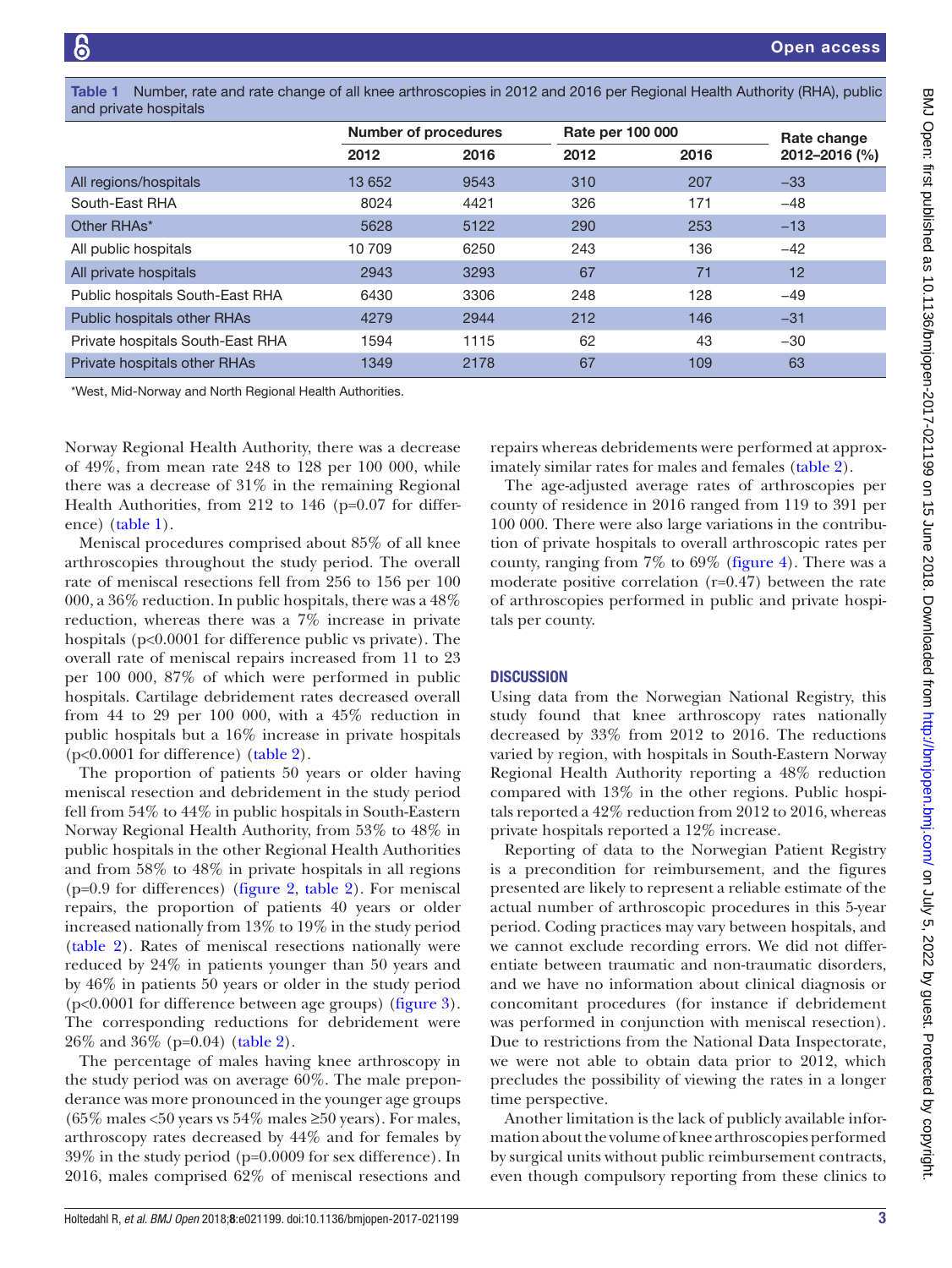<span id="page-3-0"></span>

| Table 2 Number and proportion of meniscal resections, meniscal repairs and debridement by sex, age group, Regional |  |
|--------------------------------------------------------------------------------------------------------------------|--|
| Health Authority (RHA), public and private hospitals in 2012 and 2016                                              |  |

|                                                    | <b>Meniscal resection</b> |            | <b>Meniscal repair</b>   |                          | <b>Debridement</b> |            |  |  |  |
|----------------------------------------------------|---------------------------|------------|--------------------------|--------------------------|--------------------|------------|--|--|--|
|                                                    | 2012                      | 2016       | 2012                     | 2016                     | 2012               | 2016       |  |  |  |
| Sex, number (%)*                                   |                           |            |                          |                          |                    |            |  |  |  |
| <b>Males</b>                                       | 7181 (60)                 | 4482 (62)  | 358 (66)                 | 648 (62)                 | 1950 (54)          | 677 (51)   |  |  |  |
| Females                                            | 4859 (40)                 | 2691 (38)  | 184 (34)                 | 401 (38)                 | 1633 (46)          | 652 (49)   |  |  |  |
| Age group, number (%)                              |                           |            |                          |                          |                    |            |  |  |  |
| $10 - 19$                                          | 301(3)                    | 343(5)     | 155 (32)                 | 289 (28)                 | 70(4)              | 71(5)      |  |  |  |
| $20 - 29$                                          | 722 (6)                   | 719 (10)   | 180 (37)                 | 334 (32)                 | 156(8)             | 134 (10)   |  |  |  |
| $30 - 39$                                          | 1286(11)                  | 939 (13)   | 86 (18)                  | 224(21)                  | 261(14)            | 164 (12)   |  |  |  |
| $40 - 49$                                          | 2734 (24)                 | 1842 (26)  | 47 (10)                  | 149 (14)                 | 451 (23)           | 326 (25)   |  |  |  |
| $50 - 59$                                          | 3117 (28)                 | 1849 (26)  | 12(2)                    | 45(4)                    | 530 (28)           | 342 (26)   |  |  |  |
| 60-69                                              | 2313 (21)                 | 1072 (15)  | 4(1)                     | 6(1)                     | 350(18)            | 210(16)    |  |  |  |
| $70 - 79$                                          | 674 (6)                   | 372(5)     | -                        |                          | 96(5)              | 78 (6)     |  |  |  |
| $80+$                                              | 106(1)                    | 37(1)      | $\overline{\phantom{m}}$ | $\overline{\phantom{m}}$ | 13(1)              | 4(0.3)     |  |  |  |
| Patients $\geq 50$ by hospital type and region (%) |                           |            |                          |                          |                    |            |  |  |  |
| Public, South-East RHA                             | 59                        | 46         | -                        | $\overline{4}$           | 52                 | 56         |  |  |  |
| Public, other RHAs                                 | 54                        | 46         | $\overline{4}$           | $6\phantom{1}$           | 53                 | 34         |  |  |  |
| Private (all RHAs)                                 | 54                        | 48         | 4                        | 3                        | 50                 | 47         |  |  |  |
| Hospital type and region, number (%)               |                           |            |                          |                          |                    |            |  |  |  |
| Public, South-East RHA                             | 5531 (50)                 | 2426 (34)  | 281 (58)                 | 615 (59)                 | 653 (23)           | 298 (39)   |  |  |  |
| Public, other RHAs                                 | 3157 (28)                 | 2114 (29)  | 205(42)                  | 295 (28)                 | 822 (34)           | 508 (23)   |  |  |  |
| Private, South-East RHA                            | 1515 (13)                 | 978 (14)   | -                        | 76 (7)                   | 79 (4)             | 60(4)      |  |  |  |
| Private, other RHAs                                | 976(9)                    | 1653 (23)  | -                        | 63 (6)                   | 373 (19)           | 463 (34)   |  |  |  |
| Sum annual procedures                              | 11 253 (100)              | 7173 (100) | 486 (100)                | 1049 (100)               | 1927 (100)         | 1329 (100) |  |  |  |

\*Values for '2012' refer to 2013.

the Norwegian Patient Registry has recently been called for. Voluntary health insurance has played an increasing role in Norwegian healthcare, with approximately a



<span id="page-3-1"></span>Figure 2 Number of meniscal resections and debridement for ages <50and ≥50 in public hospitals in South-Eastern Norway Regional Health Authority, public hospitals in other Regional Health Authorities and all private hospitals with reimbursement contracts.

12-fold increase in the number of insured persons during the last decade. By 2015, almost 500 000 persons (1/10 of the population) were covered, with 95% of the expenses carried by employer. In addition, some procedures are financed through out-of-pocket payments. The Regional Health Authorities have no financial or administrative role in privately financed surgical services.



<span id="page-3-2"></span>Figure 3 Number of meniscal resections, meniscal repairs and debridement per year for ages <50and ≥50. All Regional Health Authorities, public and private hospitals.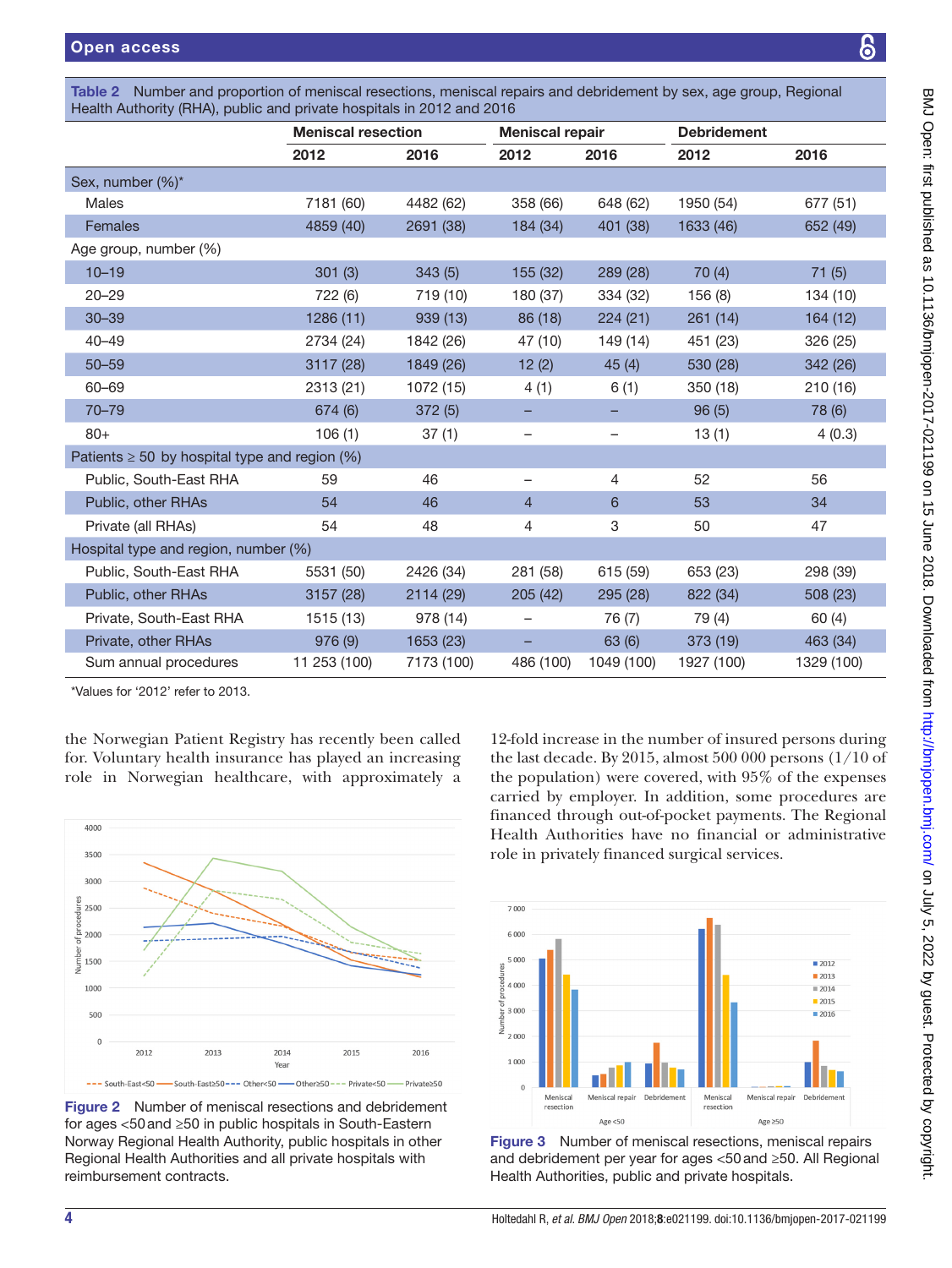

<span id="page-4-0"></span>Figure 4 Age-adjusted annual rates of knee arthroscopy per 100 000 in 2016 per county of residence, public and private hospitals. \*Counties in South-Eastern Norway Regional Health Authority.

Other authors have reported increases in knee arthroscopy rates, especially meniscal resections, since the  $1990s^{1.15-17}$  though this is not invariably the case.<sup>16 18 19</sup> There is limited evidence of more recent trends. Comparisons between studies are challenging due to varying coding procedure practices and differences in health insurance. A Swiss study of patients aged >40 years reported a 9% reduction in knee arthroscopy rates, from 388 to 352 per 100 000 between 2012 and 2015, with no described administrative or political regulations.<sup>20</sup> Finland, Denmark and Sweden have publicly accessible databases which all use the Nomesco classification and include privately financed procedures (sampo.thl.fi, sundhedsstyrelsen.dk and socialstyrelsen.se, respectively). From 2012 to 2016, arthroscopy rates per 100 000 in Sweden decreased from 206 to 157 (24%), in Denmark from 290 to 183 (37%) and in Finland from 339 to 187 (52%). These reductions have reportedly taken place without any administrative regulations. From 2017, arthroscopic procedures for degenerative knee conditions are no longer included in publicly funded healthcare services in Finland.

In spite of the decreases in arthroscopy rates in Norway since 2013, rates in 2016 were still higher than in Denmark, Sweden and Finland. One noteworthy finding in the present study is the divergence of rates in South-Eastern Regional Health Authority versus rates in other regions, as well as in public versus private hospitals nationally. It is tempting to attribute the described reductions in both public and private hospitals in South-Eastern Norway Regional Health Authority to the recommendations and more restrictive contract terms in the period 2012–2015, though it is prudent to emphasise that secular associations do not equate with causality.

Despite the described overall reductions, knee arthroscopies are still performed more often than justified based on recent high-quality research and evidence-based clinical practice guidelines. $^{14}$  $^{14}$  $^{14}$  This is especially relevant for

the middle-aged and older age groups, where degeneration plays a major role. The requirement in the most recent bids from South-Eastern Norway Regional Health Authority is that at most 20% of operated patients should be >50 years. This is based on evidence showing that practically all patients in this age group have complaints that are not expected to benefit from arthroscopic proce-dures.<sup>[12 13](#page-5-5)</sup> The proportion of older to younger patients was only reduced by seven percentage points in the same period which supports the need for stronger regulation of reimbursement. If the 80/20 rule had been implemented as required, about 2300 fewer arthroscopies would have been performed in 2016 (excluding meniscal sutures).

The large differences in arthroscopy rates per county are unlikely to be explained by medical factors. Factors at the administrative level (ie, differing influences and involvement by the Regional Health Authorities), varying attitudes and traditions among the referring general practitioners and orthopaedic surgeons and different access to evidence-based conservative management may play a role.<sup>21</sup> The positive per-county correlation between rates in public and private hospitals suggests that the private sector contributes to the variability of rates across counties. A supply-sensitive model may be more appropriate to explain this than a demand-sensitive model. $^{21}$  Instead of compensating for deficiencies in the public sector, the private hospitals seem to drive up overall rates even in counties with adequate capacities in public hospitals. Increasing arthroscopy rates in private hospitals have also been reported from Denmark and Australia.<sup>422</sup> Financial incentives are likely to influence surgical rates, especially in the private sector. $20\frac{20\frac{23}{25}}{20\frac{23}{25}}$ 

The approach to the treatment of degenerative knee disorders could be described as preference sensitive, in that there has not traditionally been a clear consensus on how this group should be managed. Beliefs about the need for surgery in order to recover from a meniscal 'injury' as well as overoptimistic expectations of postoperative function and recovery have most likely contributed to the popularity of knee arthroscopy during the last two decades.<sup>[24](#page-5-10)</sup> Improving patients' and healthcare providers' knowledge about evidence-based medicine is likely to reduce demand for knee surgery. $^{25}$  $^{25}$  $^{25}$  Inspired by recent randomised trials showing that arthroscopic procedures are not more effective than supervised physiotherapy in alleviating pain and improving function in patients with degenerative meniscal disorders, national models for implementation of evidence-based guidelines for treatment of degenerative meniscus tears, early and moderate knee and hip osteoarthritis were established in Denmark (GLAD: <www.glaid.dk>) and Sweden (BOA: <https://boa.registercentrum.se>).<sup>[26](#page-5-12)</sup> Similar national models were established in Norway in 2015 through a treatment programme named AktivA [\(www.aktivmedar](www.aktivmedartrose.no)[trose.no\)](www.aktivmedartrose.no).